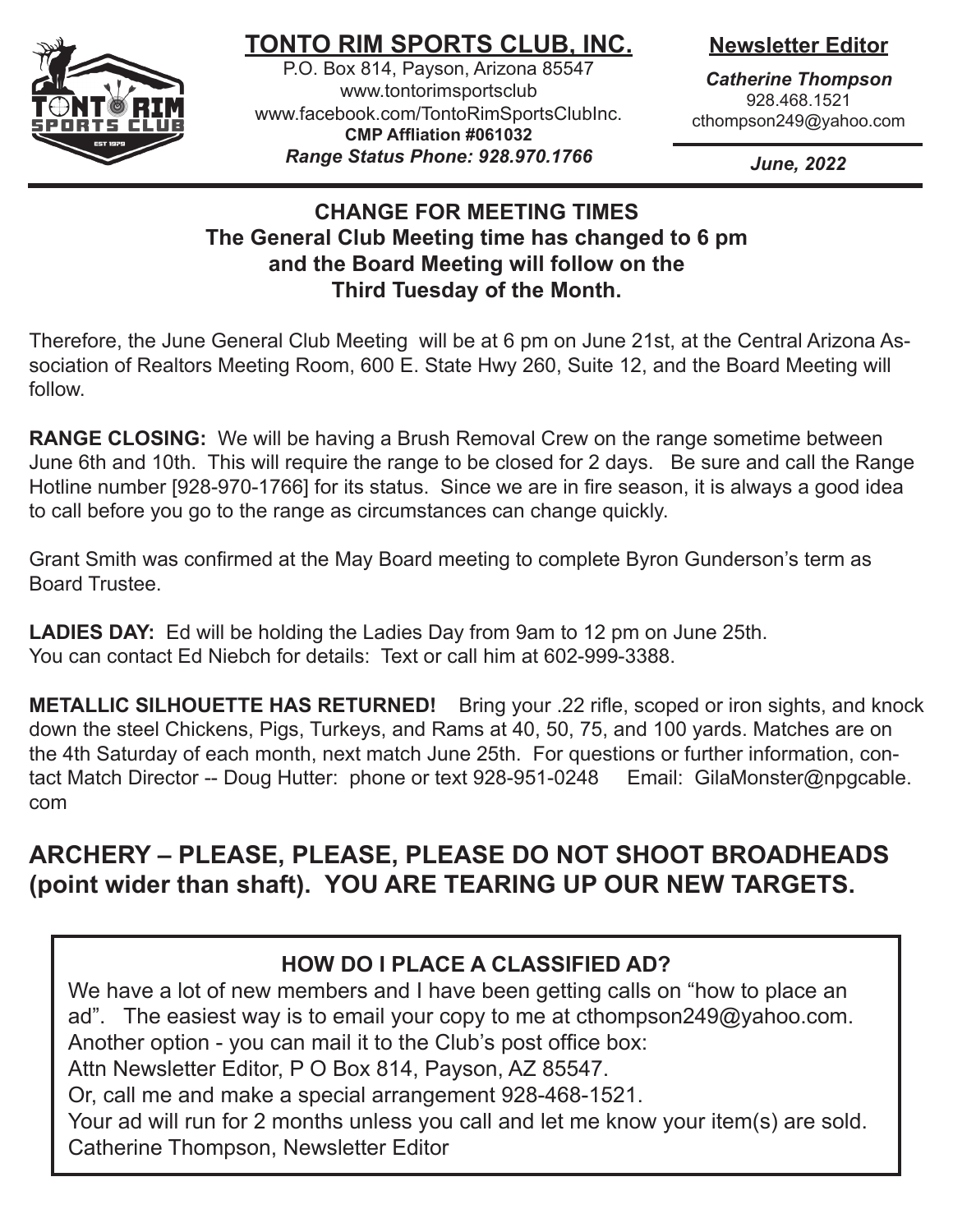#### Tonto Rim Sports Club P.O. Box 814, Payson, AZ 85547 Issue #102 June, 2022

Tonto Rim Sports Club

Range Event Calendar: For scheduling and/or modification please email trscscheduler@gmail.com. Request must be made 4 weeks in advance of need. Range conditions, call 928.970.1766.

**Discipline Match Directors:** High Power: Brett Hill 602.909.4516; Steel Challenge: Jim Kennedy 928.970.0033; DOB: Sheldon White 928.474.1182; Basic Practical Tactical: Mike Spaulding 928.468.1216; USPSA: E.T. Saffon 480.227.5045; Action Shooting: Clay Davis 760.473.2242; Archery: OPEN; Rimfire Fun Shoot: Clay Davis 760.473.2242; Metallic Silhouette: Doug Hutter 928-951-0248

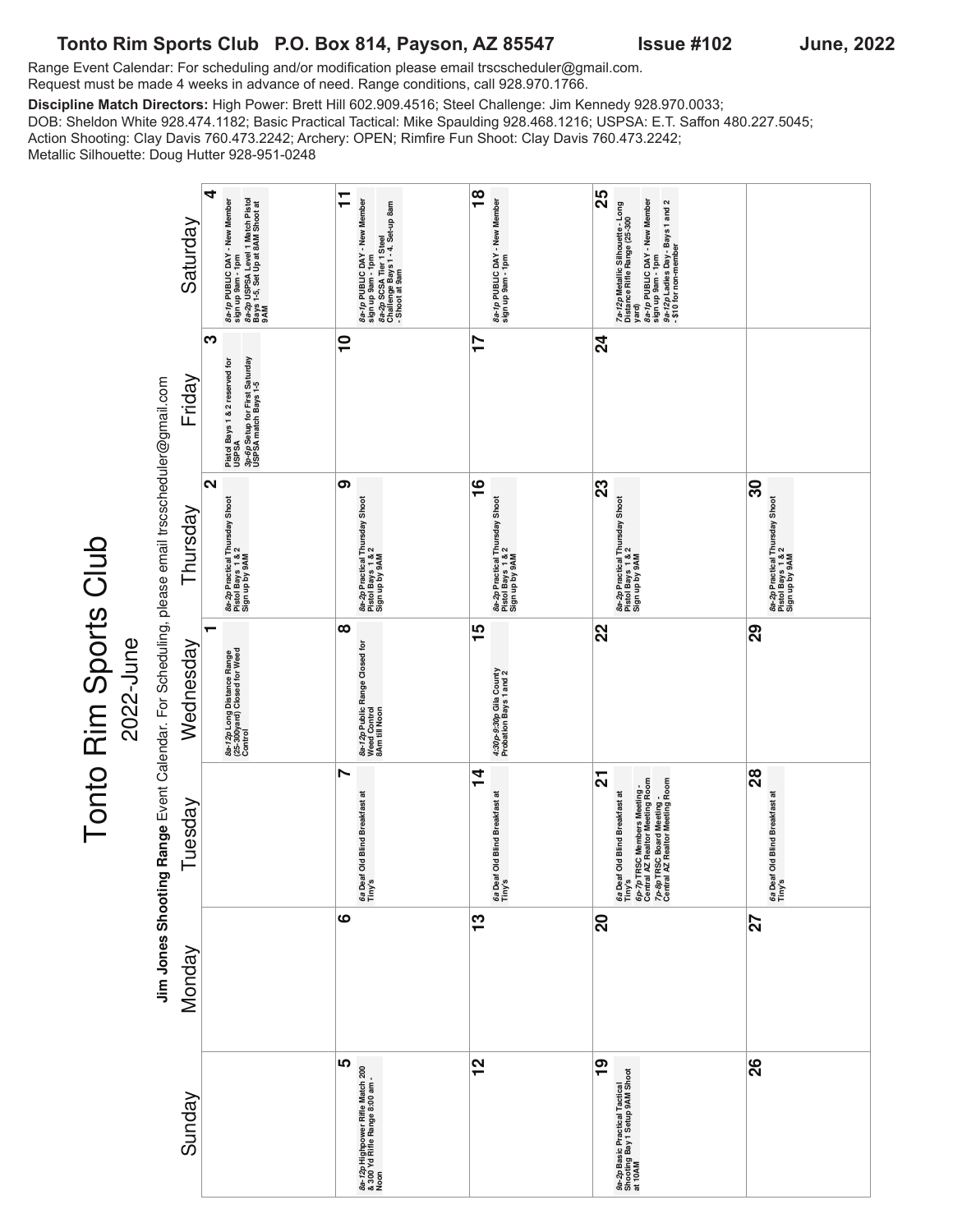#### **CLASSIFIED ADS: MEMBERS ONLY** *(ALL FEDERAL, STATE AND LOCAL LAWS APPLY)*

The TRSC is not responsible for accuracy of items listed. Advertisement of items relating to the shooting sports are accepted on a space available basis from members of the TRSC. All ads must be submitted for the newsletter by the 15th of the month to be in the next month's newsletter. It will be run for a maximum of 60 days. Contact the Newsletter Editor or the Public Relations person to place your ads.

**For Sale:** World War II Walther P-38 9MM pistol with it's original German officer's Hard flap Holster and magazine. The pistol was manufactured by Mauser in 1944 (BYf 44) and has all Nazi eagle & proof markings and all matching serial numbers. The holster is in good condition and the pistol in excellent condition both in function and appearance with very little wear on the bluing, the safety catch still has white & red coloring. Asking \$1400.00 but will consider any reasonable offer. Call David at 928-978-0066 (No text please). 6/22

**FOR SALE:** 2 DILLON 650 RELOADERS+ TOO MANY ACCESSORIES TO LIST BOTH ARE NEW IN BOX. CONTACT CHARLIE THOMPSON 928-951-6827 6/22

**FOR SALE:** Remington 3200 Skeet and Trap Gun. One Skeet Barrel and two Trap Barrels, a double and one single under barrel.

Call or text: 480-980-6475 6/22

**FOR SALE:** Smith & Wesson M&P 9mm Pro Series, 3 mags. \$500. Black Scorpion completion holster (fits Glock 17/19), 4 mag carriers. \$75. 2 each 4 lb VihtaVuori N330. \$120 ea. 2 each 1 lb VihtaVuoti N320. \$40 ea. 1000 rnds 45ACP, 230 gr factory reload. \$0.40/rnd. Call Bill 602-769-1795 5/22 **FOR SALE:** Smith and Wesson model 57 no dash in presentation case.

Excellent condition \$1,400.00. Swedish Mauser WW2 sniper rifle 41-b. Has Weaver 4x scope. Set up for Vintage Sniper matches.6.5x55 cal. \$1,500.00 928-978-2445 5/22